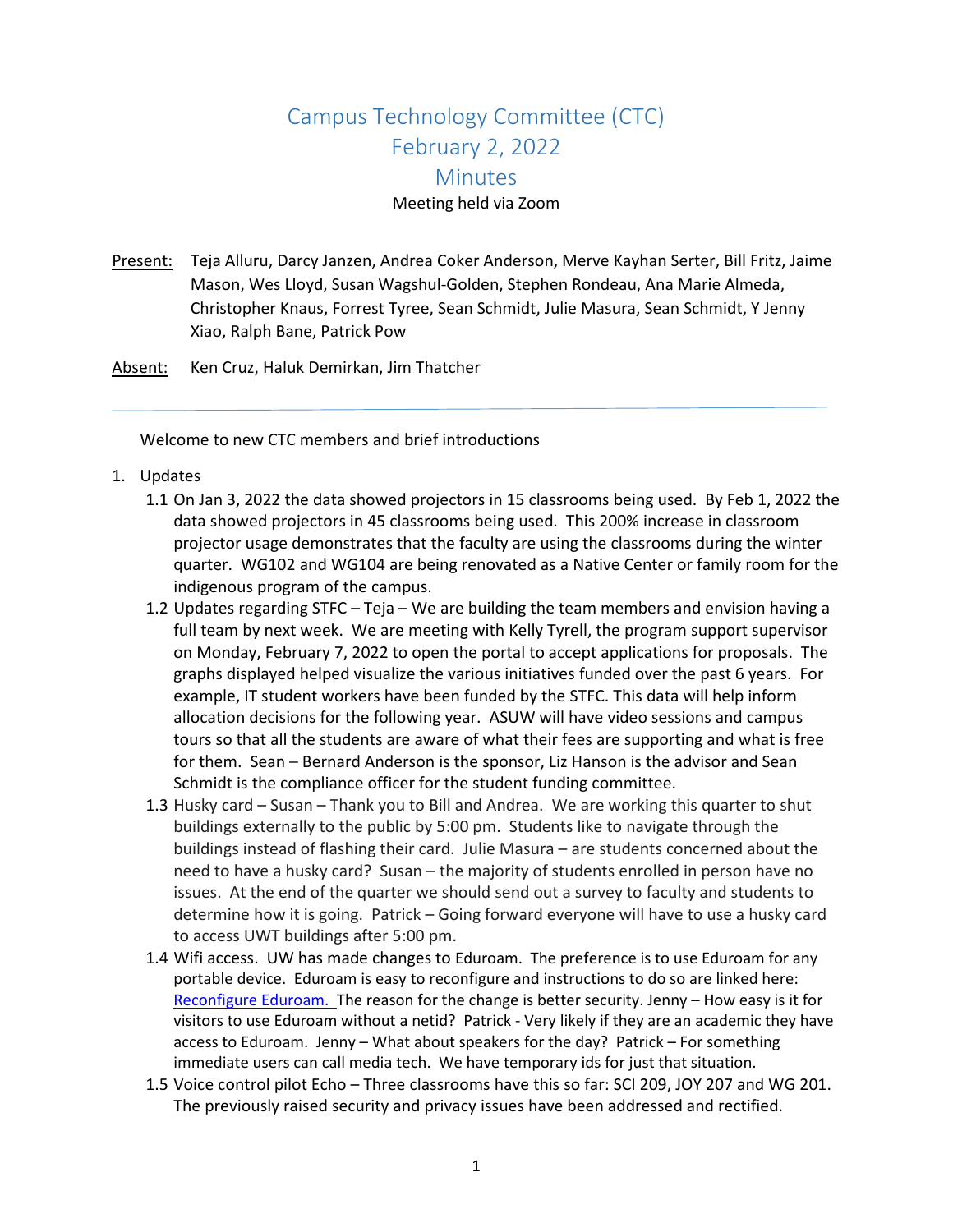- 2. Qualitative Software Survey
	- 2.1. Results of the survey Julie Three types of software are being used and supported NVivo, Dedoos and Atlas.
	- 2.2. 85% of the faculty that replied to the survey are willing to be contacted about support needs. Julie is happy to provide the contact information of the faculty that are open to being contacted regarding their support needs.
	- 2.3. Here is a link to the survey results: [https://docs.google.com/presentation/d/1SV-](https://docs.google.com/presentation/d/1SV-WSUz31sXNWScmkEe0VJG_RCSj7nYornA-_FjmM-Q/edit?usp=sharing)[WSUz31sXNWScmkEe0VJG\\_RCSj7nYornA-\\_FjmM-Q/edit?usp=sharing](https://docs.google.com/presentation/d/1SV-WSUz31sXNWScmkEe0VJG_RCSj7nYornA-_FjmM-Q/edit?usp=sharing)
	- 2.4. 77% of instructors doing qualitative research don't use Grammarly. Perhaps we should deploy something separate for Grammarly use. Patrick – we should refer this issue back to Stephen and SET if anything further is needed regarding Grammarly. Jenny - The results may have reflected instructor bias of wanting the students to learn grammar on their own.
	- 2.5. If no one is teaching qualitative courses, there is no current business need to purchase this software. Are any of you aware of faculty using any of this software when teaching students? Christopher – I teach qualitative methods at the doctorate level and we don't use these programs. Jenny – I don't think any faculty members are currently using this software to teach students. Faculty mostly use this type of software for research. No qualitative methods course is currently being taught for undergraduate students. In Psychology, Rachel Hershberg is the only person teaching qualitative research currently. Patrick - If IT needs to support these tools we can (meaning helping you install the software, etc), but at this point we will not pursue getting a campus license given the benefits versus cost ratio.

## 3. Catalyst Tools

- 3.1. WebQ and Catalyst GradeBook will be retired by June 16, 2022. Canvas Gradebook has similar functionality to the Catalyst Gradebook. The data shows that very few faculty members are using Catalyst. For WebQ users, our campus has a license for Qualtrics. Our preference would be for users to take advantage of Qualtrics and Microsoft forms. Google forms can also be used. Microsoft has robust security features. The contract we have with Microsoft is better than the one we have with Google. Darcy – Our office has been contacted by programs that use retiring systems that need assistance migrating to other platforms.
- 4. UWIT Inclusive Language Guide
	- 4.1. We are looking at our UW IT website with an inclusive language lens. Common expressions that portray racial or other discriminatory bias as being actively removed from our website. The specific goal is to identify and replace non-inclusive language in the materials, resources and software in the Information Technology field. For example, instead of referring to a list as having a certain racial color that is good or bad, moving forward we will use expressions like "denial list" and "allow list". UW IT may look at other UWT websites in time. Here is a link with more information: [Words matter: Use new Inclusive Language Guide for online content](https://itconnect.uw.edu/work/inclusive-language-guide/)
- 5. UW Google
	- 5.1. Our new contract with Google is changing. The new contract will be downgrading included storage and we will no longer able to use shared netids. Those with large space allocations should migrate to Office 365. Please consider using OneNote or Sharepoint. For research